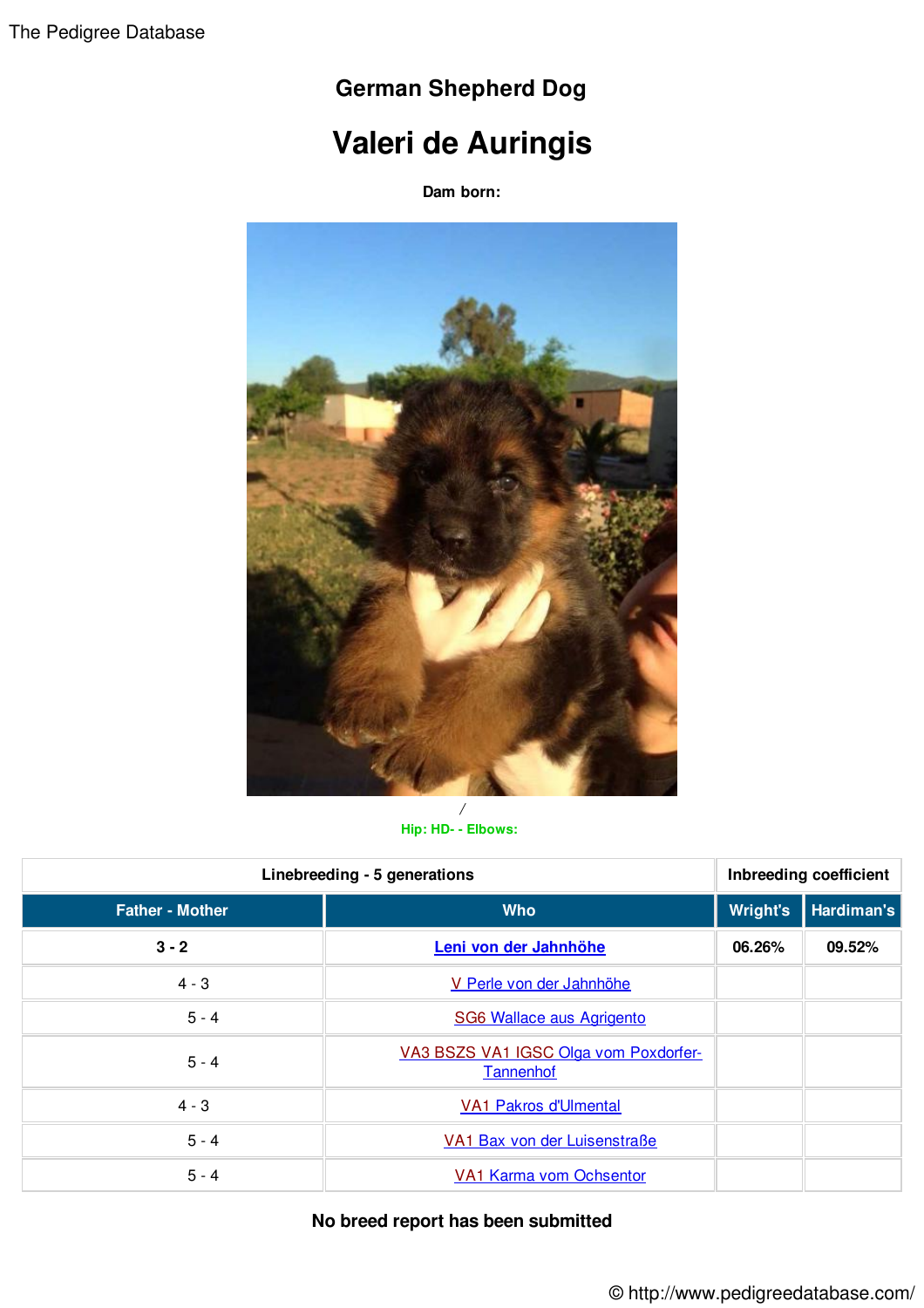The Pedigree Database

## **Pedigree for Valeri de Auringis**



© http://www.pedigreedatabase.com/